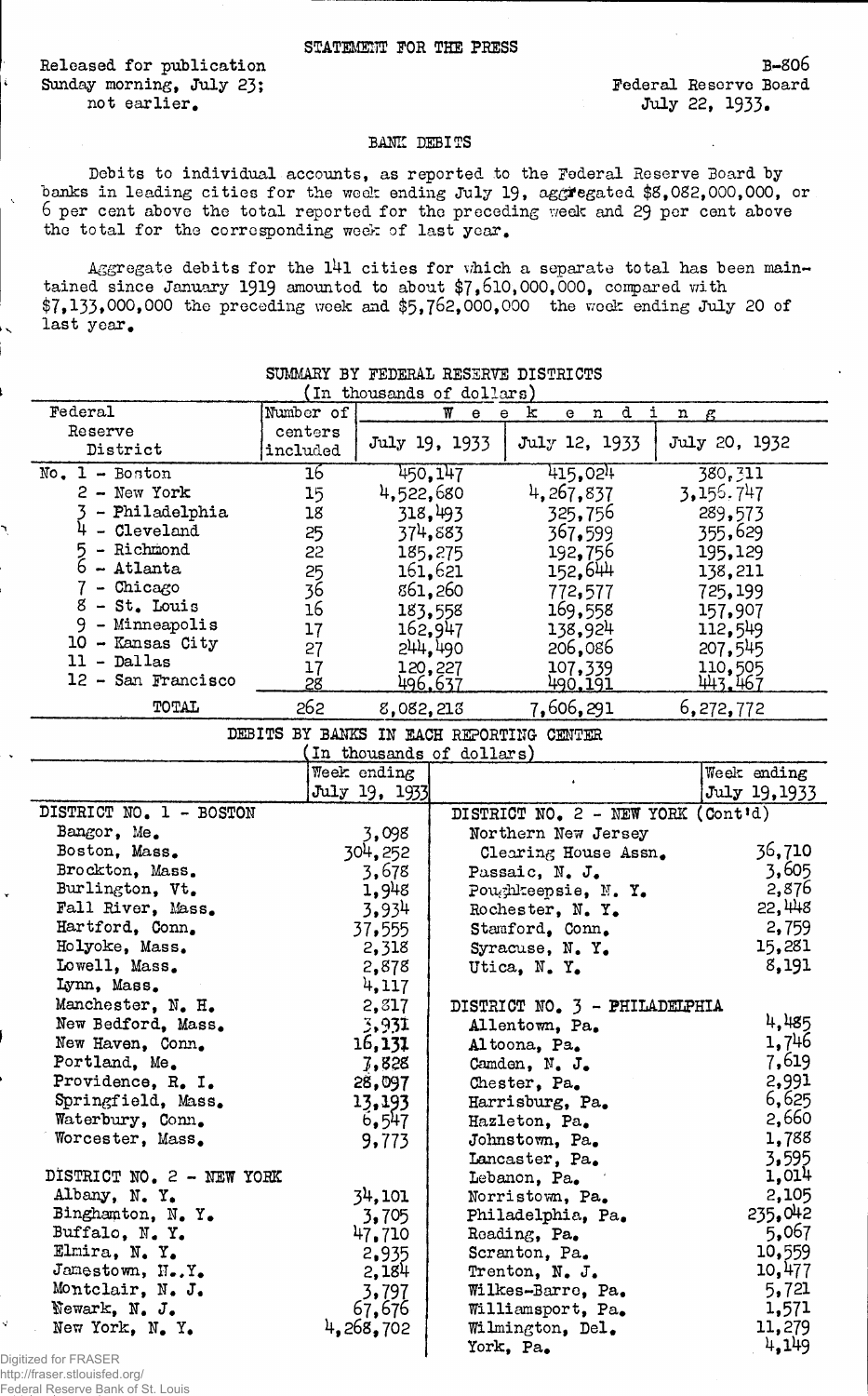|  |  | DESITS BY BANKS IN RACH REPORTING CENTER |  |
|--|--|------------------------------------------|--|
|  |  |                                          |  |

TRATIC

 $\bar{\beta}$ 

|                                        |               | In thousands of dollars)          | B-806a           |
|----------------------------------------|---------------|-----------------------------------|------------------|
|                                        | Week ending   |                                   | Week ending      |
|                                        | July 19, 1933 |                                   | July 19, 1933    |
| DISTRICT NO. 4 - CLEVELAND             |               | DISTRICT NO. 6 - ATLANTA (Cont'd) |                  |
| Akron, Ohio<br>Butler, Pa.             | 8,876         | Elberton, Ga.                     | 85               |
| Canton, Ohio                           | 1,597         | Hattiesburg, Miss.                | 662              |
|                                        | 5,611         | Jackson, Miss.                    | 4,487            |
| Cincinnati, Ohio<br>Cleveland. Ohio    | 59,812        | Jacksonville, Fla.                | 9,912            |
| Columbus, Ohio                         | 87,151        | Knoxville, Tenn.                  | 4,095            |
| Dayton, Ohio                           | 24,532        | Macon, Ga.                        | 2,941            |
| Erie, Pa.                              | 10,775        | Meridian, Miss.                   | 1,254            |
|                                        | 4,132         | Miami, Fla.                       | 3,408            |
| Franklin, Pa.                          | 491           | Mobile, Ala.                      | 5,877            |
| Greensburg, Pa.                        | 634           | Montgomery, Ala.                  | 3,197            |
| Hamilton, Ohio                         | 1,730         | Nashville, Tenn.                  | 12,661           |
| Homestead, Pa.                         | 379           | Newnan, Ga.                       | 296              |
| Lexington, Ky.                         | 3.431         | New Orleans, La.                  | 45,665           |
| Lima, Ohio                             | 1,367         | Pensacola, Fla.                   | 1,195            |
| Lorain, Ohio                           | 674           | Savannah, Ga.                     | 6,227            |
| Middletown, Ohio                       | 1,683         | Tampa, Fla.                       | 3,988            |
| Oil City, Pa.                          | 1,514         | Vähdosta, Ga.                     | 481              |
| Pittsburgh, Pa.                        | 117,193       | Vicksburg, Miss.                  | $-992$           |
| Springfield, Ohio                      | 2,932         |                                   |                  |
| Steubenville, Ohio                     | 1,263         | DISTRICT NO. 7 - CHICAGO          |                  |
| Toledo, Ohio                           | 21,948        | Aurora, Ill.                      | 1,023            |
| Warren, Ohio                           | 1,136         | Battle Creek, Mich.               | 1,544            |
| Wheeling, W. Va.                       | 7,541         | Bay City, Mich.                   | 873              |
| Youngstown, Ohio                       | 6,788         | Bloomington, Ill.                 | 1,595            |
| Zanesville, Ohio                       | 1,693         | Cedar Rapids, Ia.                 | 4,248            |
|                                        |               | Champaign-Urbana, Ill.            | 1,299            |
| DISTRICT NO. 5 - RICHMOND              |               | Chicago, Ill.                     | 595,804          |
| Asheville, N. C.                       | 2,185         | Danville, Ill.                    | 1,478            |
| Baltimore, Md.                         | 56,723        | Davenport, Ia.                    | 2,983            |
| Charleston, S. C.                      | 2,467         | Decatur, Ill.                     | 2,770            |
| Charleston, W. Va.<br>Charlotte, N. C. | 6,276         | Des Moines, Iowa                  | 13,665           |
| Columbia, S. C.                        | 9,891         | Detroit, Mich.                    | 82,940           |
| Cumberland, Md.                        | 1,423         | Dubuque, Iowa                     | 1,540            |
| Danville, Va.                          | 1,604         | Flint, Mich.                      | 3,124            |
| Durham, N. C.                          | 4,203         | Fort Wayne, Ind.                  | 5,818            |
| Greensboro, N. C.                      | 1,281         | Gary, Ind.                        | 1,646            |
| Greenville, S. C.                      | 3,051         | Grand Rapids, Mich.               | 6,888            |
| Hagerstown, Md.                        | 1,438         | Green Bay, Wis.                   | 2,162            |
| Huntington, W. Va.                     | 3,024         | Indianapolis, Ind.                | 31,161           |
| Lynchburg, Va. j                       | 3,213         | Jackson, Mich.                    | 1,531            |
| Newport News, Va.                      | 1,382         | Kalamazoo, Mich.                  | 2,523            |
| Norfolk, Va.                           | 8,289         | Lansing, Mich.                    | 2,124            |
| Portsmouth, Va.                        | 684           | Mason City, Iowa                  | 1,754            |
| Raleigh, N. C.                         | 2,925         | Milwaukee, Wis.                   | 50,868           |
| Richmond, Va.                          | 24,325        | Moline, Ill.                      | 731              |
| Roanoke, Va.                           | 5,115         | Muscatine, Iowa                   | 388              |
| Washington, D. C.                      | 38,401        | Oshkosh, Wis.                     | 1,676            |
| Wilmington, N. C.                      | 1,484         | Peoria, Ill.                      | 8,027            |
| Winston-Salem, N. C.                   |               | Rockford, Ill.                    | 3,160            |
|                                        | 5,891         | Saginaw, Mich.                    | 2,817            |
| DISTRICT NO. 6 - ATLANTA               |               | Sheboygan, Wis.                   | 2,793            |
| Albany, Ga.                            | 437           | Sioux City, Iowa                  | 7,711            |
| Atlanta, Ga.                           | 27,886        | South Bend, Ind.                  | 4,452            |
| Augusta, Ga.                           | 3,848         | Springfield, Ill.                 | 4,106            |
| Birmingham, Ala.                       | 13.770        | Terre Haute, Ind.                 | 3,041            |
| Brunswick, Ga.                         | 384           | Waterloo, Iowa                    | 2,182            |
| Chattanooga, Tenn.                     | 5,783         | Adrian, Mich.                     | 11 <sup>11</sup> |
| Columbus, Ga.                          | 2,090         |                                   |                  |
| Dothan, Ala.                           |               |                                   |                  |
|                                        |               |                                   |                  |

**I**

Digitized for FRASER http://fraser.stlouisfed.org/ Federal Reserve Bank of St. Louis

Ċ,

 $\mathcal{Q}^{\dagger}$ 

 $\ddot{\zeta}$ 

 $\hat{\mathbf{v}}_i$